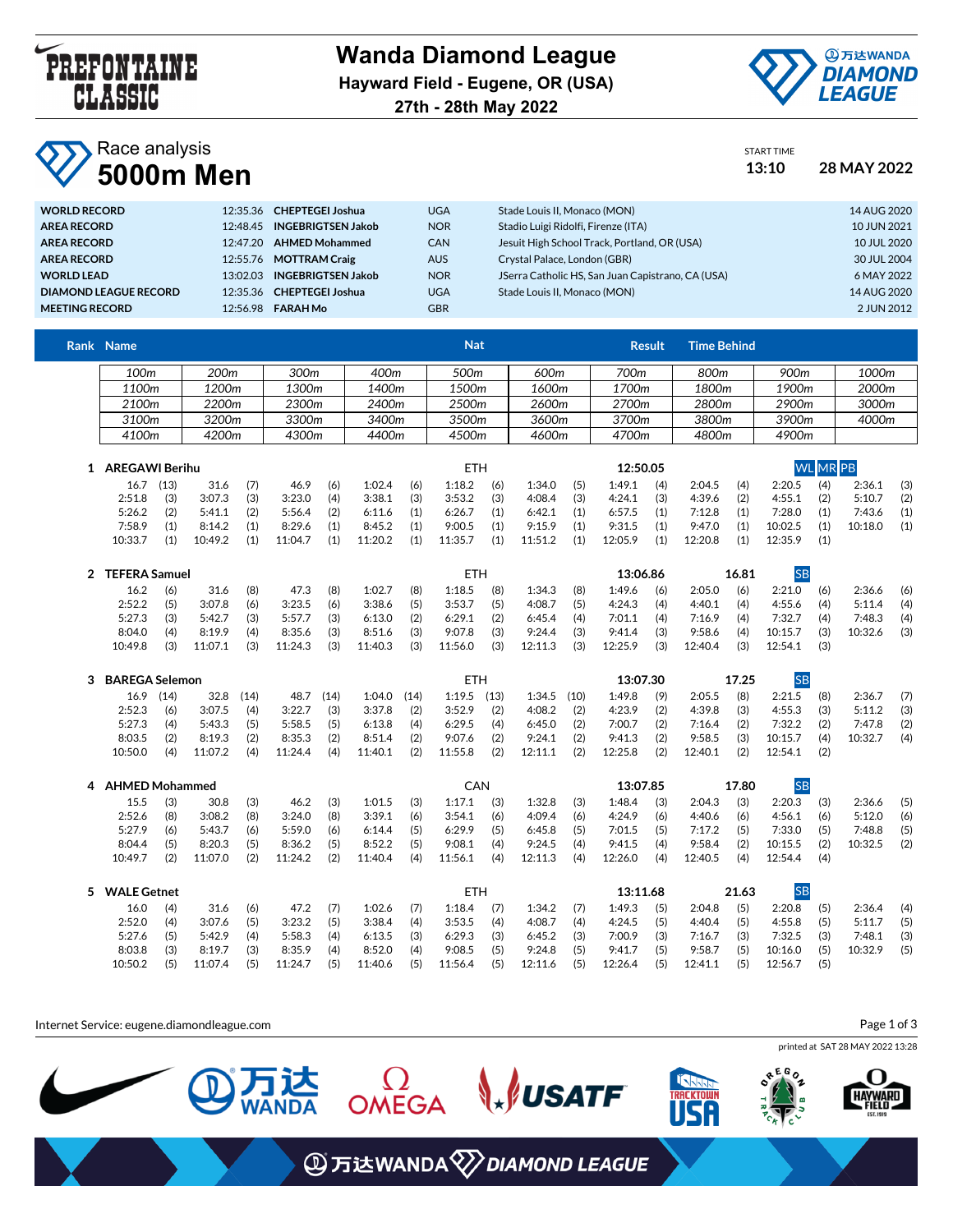



## **Race analysis 5000m Men 13:10 28 MAY 2022**

| 13:10      | 28 MAY |
|------------|--------|
| START TIME |        |
|            |        |

|   | Rank Name              |      |                  |      |           |      |                 |      | <b>Nat</b>       |      |         |      |                 | <b>Result</b> | <b>Time Behind</b> |       |               |      |              |      |
|---|------------------------|------|------------------|------|-----------|------|-----------------|------|------------------|------|---------|------|-----------------|---------------|--------------------|-------|---------------|------|--------------|------|
|   | 100 <sub>m</sub>       |      | 200 <sub>m</sub> |      | 300m      |      | 400m            |      | 500 <sub>m</sub> |      | 600m    |      | 700m            |               | 800m               |       | 900m          |      | 1000m        |      |
|   | 1100m                  |      | 1200m            |      | 1300m     |      | 1400m           |      | 1500m            |      | 1600m   |      | 1700m           |               | 1800m              |       | 1900m         |      | 2000m        |      |
|   | 2100m                  |      | 2200m            |      | 2300m     |      | 2400m           |      | 2500m            |      | 2600m   |      | 2700m           |               | 2800m              |       | 2900m         |      | 3000m        |      |
|   |                        |      | 3200m            |      | 3300m     |      | 3400m           |      | 3500m            |      | 3600m   |      | 3700m           |               | 3800m              |       | 3900m         |      | 4000m        |      |
|   | 3100m                  |      |                  |      |           |      |                 |      |                  |      |         |      |                 |               |                    |       |               |      |              |      |
|   | 4100m                  |      | 4200m            |      | 4300m     |      | 4400m           |      | 4500m            |      | 4600m   |      | 4700m           |               | 4800m              |       | 4900m         |      |              |      |
| 6 | <b>RAMSDEN Matthew</b> |      |                  |      |           |      |                 |      | <b>AUS</b>       |      |         |      |                 | 13:17.11      |                    | 27.06 | <b>SB</b>     |      |              |      |
|   | 16.2                   | (7)  | 31.8             | (9)  | 47.6      | (9)  | 1:02.9          | (9)  | 1:18.7           | (9)  | 1:34.4  | (9)  | $1:50.0$ (10)   |               | 2:06.0             | (10)  | $2:22.0$ (10) |      | 2:38.0       | (12) |
|   | 2:53.6                 | (11) | 3:09.2           | (11) | 3:24.9    | (11) | 3:40.5          | (10) | 3:56.0           | (10) | 4:11.9  | (10) | 4:28.1          | (10)          | 4:44.4             | (10)  | 5:00.6        | (10) | 5:16.9       | (10) |
|   | 5:33.3                 | (10) | 5:49.6           | (10) | 6:05.8    | (9)  | 6:22.6          | (8)  | 6:39.2           | (9)  | 6:55.7  | (8)  | 7:11.8          | (8)           | 7:28.0             | (8)   | 7:43.7        | (7)  | 7:59.8       | (7)  |
|   | 8:15.7                 | (7)  | 8:31.7           | (7)  | 8:47.8    | (7)  | 9:03.9          | (7)  | 9:20.1           | (7)  | 9:36.4  | (7)  | 9:53.0          | (7)           | 10:09.3            | (7)   | 10:25.8       | (7)  | 10:42.2      | (7)  |
|   | 10:58.5                | (7)  | 11:14.9          | (6)  | 11:30.9   | (6)  | 11:46.9         | (6)  | 12:02.9          | (6)  | 12:18.3 | (6)  | 12:33.3         | (6)           | 12:48.2            | (6)   | 13:02.6       | (6)  |              |      |
| 7 | <b>ROBINSON Brett</b>  |      |                  |      |           |      |                 |      | <b>AUS</b>       |      |         |      |                 | 13:21.59      |                    | 31.54 | <b>SB</b>     |      |              |      |
|   | 16.5                   | (11) | 32.3             | (12) | 48.2 (12) |      | 1:03.4          | (12) | $1:19.4$ (12)    |      | 1:35.0  | (13) | 1:50.6          | (13)          | $2:06.6$ (13)      |       | $2:22.7$ (13) |      | 2:38.3       | (13) |
|   | 2:53.8                 | (12) | 3:09.4           | (12) | 3:25.2    | (12) | 3:40.8          | (11) | 3:56.2           | (11) | 4:12.1  | (11) | 4:28.4          | (11)          | 4:44.6             | (11)  | 5:00.8        | (11) | 5:17.1       | (11) |
|   | 5:33.5                 | (11) | 5:49.9           | (11) | 6:06.0    | (10) | 6:22.8          | (9)  | 6:39.1           | (8)  | 6:55.4  | (6)  | 7:11.3          | (6)           | 7:27.3             | (6)   | 7:43.4        | (6)  | 7:59.6       | (6)  |
|   | 8:15.5                 | (6)  | 8:31.5           | (6)  | 8:47.5    | (6)  | 9:03.7          | (6)  | 9:19.9           | (6)  | 9:36.2  | (6)  | 9:52.8          | (6)           | 10:09.1            | (6)   | 10:25.6       | (6)  | 10:42.0      | (6)  |
|   | 10:58.3                | (6)  | 11:15.2          | (7)  | 11:31.2   | (7)  | 11:47.4         | (7)  | 12:04.1          | (7)  | 12:20.5 | (7)  | 12:36.5         | (7)           | 12:52.0            | (7)   | 13:07.3       | (7)  |              |      |
| 8 | <b>PARSONS Sam</b>     |      |                  |      |           |      |                 |      | <b>GER</b>       |      |         |      | 13:21.85        |               |                    | 31.80 |               |      |              |      |
|   | 16.7                   | (12) | 32.5             | (13) | 48.5      | (13) | $1:03.8$ $(13)$ |      | 1:19.6           | (14) | 1:35.2  | (14) | 1:50.9          | (14)          | 2:06.9             | (14)  | 2:22.9        | (14) | 2:38.6       | (14) |
|   | 2:54.1                 | (14) | 3:09.7           | (13) | 3:25.4    | (13) | 3:41.1          | (12) | 3:56.4           | (12) | 4:12.3  | (12) | 4:28.5          | (12)          | 4:44.8             | (12)  | 5:01.1        | (12) | 5:17.4       | (12) |
|   | 5:33.7                 | (12) | 5:50.2           | (12) | 6:06.2    | (11) | 6:23.0          | (11) | 6:39.4           | (11) | 6:56.1  | (11) | 7:12.2          | (10)          | 7:28.6             | (11)  | 7:44.4        | (10) | 8:00.5       | (8)  |
|   | 8:16.3                 | (8)  | 8:32.2           | (8)  | 8:48.1    | (8)  | 9:04.1          | (8)  | 9:20.3           | (8)  | 9:36.7  | (8)  | 9:53.3          | (8)           | 10:09.6            | (8)   | 10:26.0       | (8)  | 10:42.4      | (8)  |
|   | 10:58.8                | (8)  | 11:15.4          | (8)  | 11:31.4   | (8)  | 11:47.6         | (8)  | 12:04.2          | (8)  | 12:20.6 | (8)  | 12:36.7         | (8)           | 12:52.2            | (8)   | 13:07.5       | (8)  |              |      |
| 9 | <b>BEAMISH George</b>  |      |                  |      |           |      |                 |      | <b>NZL</b>       |      |         |      |                 | 13:29.88      |                    | 39.83 | PB            |      |              |      |
|   | 16.2                   | (7)  | 32.0             | (10) | 47.8      | (10) | 1:03.1          | (10) | 1:18.9           | (10) | 1:34.6  | (11) | $1:50.2$ $(11)$ |               | 2:06.2             | (11)  | $2:22.2$ (11) |      | 2:37.6       | (9)  |
|   | 2:53.2                 | (9)  | 3:08.7           | (9)  | 3:24.5    | (9)  | 3:40.2          | (9)  | 3:55.7           | (9)  | 4:11.7  | (9)  | 4:27.9          | (9)           | 4:44.2             | (9)   | 5:00.3        | (9)  | 5:16.7       | (9)  |
|   | 5:33.1                 | (9)  | 5:49.4           | (8)  | 6:05.6    | (8)  | 6:22.3          | (7)  | 6:38.9           | (7)  | 6:55.6  | (7)  | 7:11.5          | (7)           | 7:27.8             | (7)   | 7:44.3        | (9)  | 8:00.8       | (10) |
|   | 8:17.1                 | (10) | 8:33.6           | (9)  | 8:50.5    | (10) | 9:07.3          | (10) | 9:23.9           | (9)  | 9:41.1  | (10) | 9:58.4          | (10)          | 10:15.2            | (9)   | 10:32.1       | (9)  | 10:48.9      | (9)  |
|   | 11:06.3                | (10) | 11:23.3          | (9)  | 11:39.8   | (9)  | 11:56.6         | (9)  | 12:13.3          | (9)  | 12:29.6 | (9)  | 12:45.4         | (9)           | 13:00.9            | (9)   | 13:15.7       | (9)  |              |      |
|   | 10 YATOR Richard       |      |                  |      |           |      |                 |      | <b>KEN</b>       |      |         |      | 13:31.88        |               |                    | 41.83 |               |      |              |      |
|   | 16.4                   | (9)  | 31.4             | (5)  | 46.8      | (5)  | 1:02.3          | (5)  | 1:18.1           | (5)  | 1:34.0  | (5)  | 1:49.6          | (7)           | 2:05.3             | (7)   | 2:21.2        | (7)  | 2:37.0       | (8)  |
|   | 2:52.5                 | (7)  | 3:08.1           | (7)  | 3:23.7    | (7)  | 3:39.3          | (7)  | 3:54.9           | (7)  | 4:10.8  | (8)  | 4:26.5          | (7)           | 4:42.6             | (7)   | 4:59.0        | (7)  | 5:15.8       | (7)  |
|   | 5:32.6                 | (7)  | 5:49.5           | (9)  | 6:06.2    | (12) | 6:22.8          | (10) | 6:39.3           | (10) | 6:56.0  | (10) | 7:12.0          | (9)           | 7:28.3             | (9)   | 7:44.2        | (8)  | 8:00.6       | (9)  |
|   | 8:17.0                 | (9)  | 8:33.9           | (10) | 8:50.3    | (9)  | 9:07.2          | (9)  | 9:24.0           | (10) | 9:40.9  | (9)  | 9:58.4          | (9)           | 10:15.6            | (10)  | 10:32.4       | (10) | 10:49.1 (10) |      |
|   | 11:06.1                | (9)  | 11:23.5          | (10) | 11:40.0   | (10) | 11:56.9         | (10) | 12:13.5          | (10) | 12:29.9 | (10) | 12:45.8 (10)    |               | 13:01.3            | (10)  | 13:16.9       | (10) |              |      |
|   | 11 GRIJALVA Luis       |      |                  |      |           |      |                 |      | <b>GUA</b>       |      |         |      |                 | 13:36.93      |                    | 46.88 | <b>SB</b>     |      |              |      |
|   | 16.4                   | (10) | 32.1             | (11) | 48.0      | (11) | 1:03.2          | (11) | $1:19.2$ (11)    |      | 1:34.8  | (12) | $1:50.4$ (12)   |               | $2:06.4$ (12)      |       | $2:22.5$ (12) |      | 2:37.8       | (10) |
|   | 2:53.4                 | (10) | 3:08.9           | (10) | 3:24.7    | (10) | 3:39.9          | (8)  | 3:55.2           | (8)  | 4:10.6  | (7)  | 4:26.7          | (8)           | 4:42.8             | (8)   | 4:59.2        | (8)  | 5:16.0       | (8)  |
|   | 5:32.8                 | (8)  | 5:49.2           | (7)  | 6:05.4    | (7)  | 6:22.1          | (6)  | 6:38.8           | (6)  | 6:55.9  | (9)  | 7:12.2          | (10)          | 7:28.5             | (10)  | 7:45.1        | (11) | 8:01.6       | (11) |
|   | 8:18.2                 | (11) | 8:34.3           | (11) | 8:51.1    | (11) | 9:07.9          | (11) | 9:24.8           | (11) | 9:41.7  | (11) | 9:58.9          | (11)          | 10:15.9            | (11)  | 10:33.0       | (11) | 10:49.7      | (11) |
|   | 11:06.9                | (11) | 11:23.9          | (11) | 11:40.5   | (11) | 11:57.3 (11)    |      | 12:14.5          | (11) | 12:30.7 | (11) | 12:47.5 (11)    |               | 13:04.1 (11)       |       | 13:20.7 (11)  |      |              |      |
|   |                        |      |                  |      |           |      |                 |      |                  |      |         |      |                 |               |                    |       |               |      |              |      |

Internet Service: eugene.diamondleague.com

Page 2 of 3







**WSATF** 

 $\Omega$ OMEGA

达<br>心